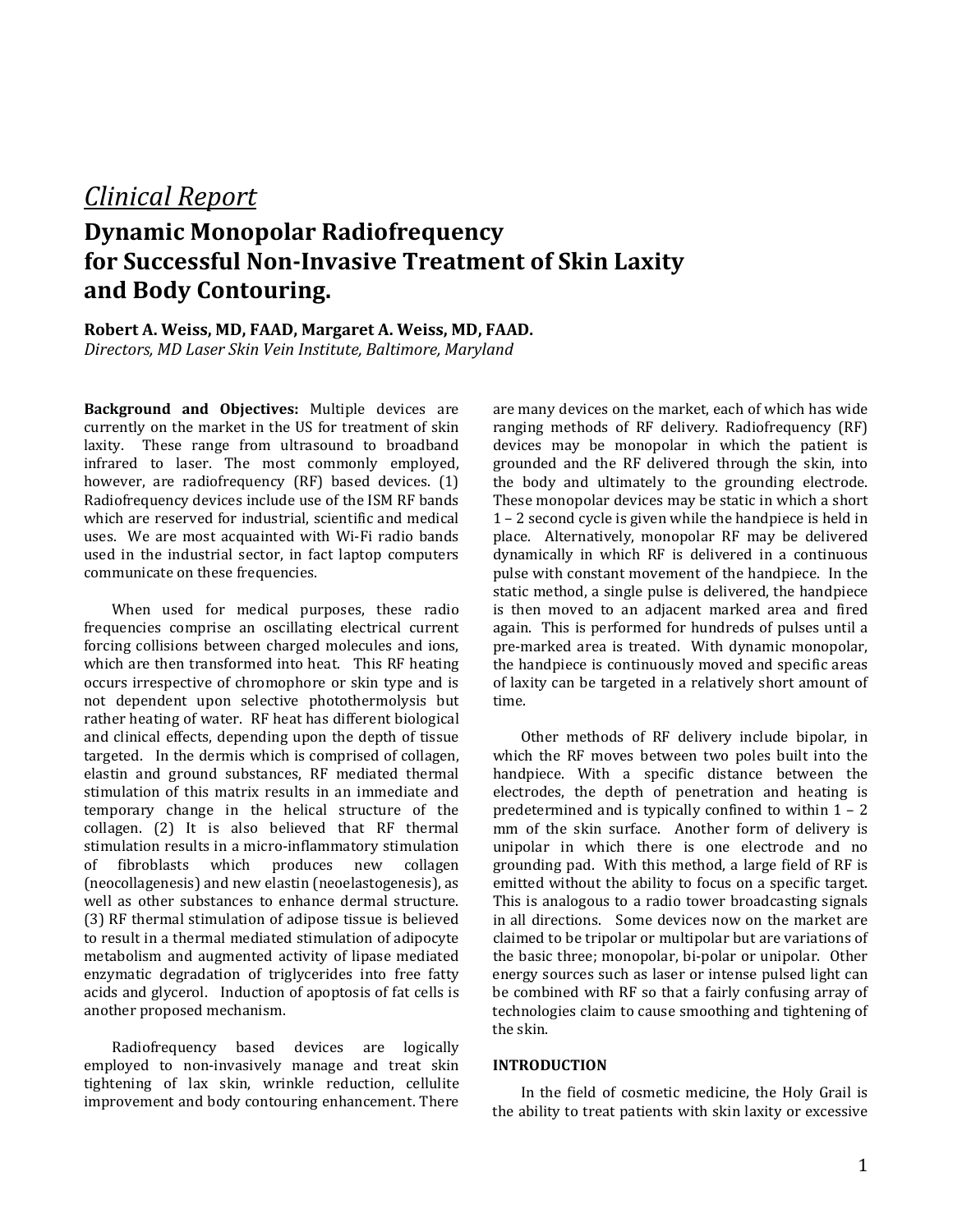adipose tissue, which both lead to body contour irregularities, without resorting to surgical methods.<br>Skin excision techniques such as facelifts, techniques abdominoplasty or brachioplasty can provide excellent clinical results when performed by skilled hands. It is the downtime of anesthesia, reduced mobility and wound healing that patients would like to avoid. Potential scars, morbidity and fear of excisional and invasive liposuction procedures keeps a large majority of patients looking for less invasive skin tightening and body contouring procedures. Cosmetically oriented physicians who do not offer alternatives are at a distinct disadvantage.

Consumer demand for non-invasive methods for skin tightening, wrinkle reduction, body contouring and cellulite reduction is continuously growing. We have seen this even in times of an uncertain economy, especially since patients cannot afford downtime for fear of not being in the office and losing their job. Similarly, patients need to look better and younger for fear of being replaced by younger colleagues in a very competitive job market. There is great demand to diminish skin laxity non-invasively and smooth irregular body contours non-invasively and to be cost effective.

While there are many options in the skin tightening and body contouring arena, there are very few that have a relatively short treatment cycle, minimal cost consumables and a high degree of patient comfort during the treatment. Competitive technologies include vacuum massage, infrared laser technologies, high frequency focused ultrasound, cavitation frequency ultrasound, radiofrequency energy and various hybrid energy devices combining some or all of the above. The RF in the device described in this paper rapidly excites molecules (2 - 3 million times per second) to create desirable heating effects on collagen and subcutaneous tissues. It uses an ideal combination of heat and cooling to non-invasively deliver RF energy to specific depths in tissue which produces a predictable response, notably collagen remodeling, to achieve desired cosmetic results for wrinkle reduction, tissue tightening and body contouring.

#### **THE EXILIS® DEVICE**

This paper introduces a novel RF dynamic monopolar device, the Exilis® (BTL, Boston, MA) that combines focused monopolar RF delivery with a number of built-in safety features.

The Exilis® system delivers the energy through two different applicators and the goal of treatment is to raise the surface temperature to  $40 - 42$  °C for 4 to 5 minutes for each region treated. When this temperature is reached, the patient feels a comfortably warm sensation. The handpiece is in continuous motion so that the areas of skin with the most laxity can be specifically targeted. This has been termed dynamic monopolar RF. Additionally, Peltier cooling can be adjusted up or down to allow targeting of skin or subcutaneous tissue. For example, to drive heating more deeply the skin is cooled and protected allowing heat to reach into subcutaneous fat. Alternatively, to get maximum effect on skin laxity, cooling is turned off and heating of skin occurs very quickly with minimal effect on subcutaneous fat. For the large applicator, temperature is monitored by an onboard infrared temperature sensor which continuously displays skin temperature. When the device senses spikes in RF delivery, these spikes are automatically reduced. Constant monitoring of energy flow through tissue (impedance) detects tip contact with skin. Specifically, the device, using a complex algorithm, calculates energy delivered and energy returned, thus providing continuous monitoring of energy flow. If there is any disruption of contact of tip to tissue, the device will decrease the amount of energy being delivered or completely shut off, virtually eliminating the risk of serious burns. This feature is termed; the energy flow control system. The advantage is that energy flow control allows use of high power (Watts) which then leads to faster treatment times while ensuring the greatest level of safety and comfort. The device also warns when RF is not being delivered.

Experiments have shown that the increased temperature effect is seen as much as 2 cm below the skin. The primary advantage of this system is the ability to target skin laxity or contour deformities. With a precise depth of penetration combined with the focused thermal effect due to advanced controlled cooling, the device can be utilized for full face and total body applications. This paper reviews our clinical experience with the Exilis® utilizing dynamic monopolar RF heating of skin and subcutaneous tissues in the treatment of skin laxity, rhytids, as well as circumferential contouring of the arms, thighs, knees and other areas.

#### **MATERIALS AND METHODS**

The study is a cohort study of 30 patients that were treated with the Exilis® device on the jowls and neck for rhytids and laxity as well as submental fat pad reduction. 28 patients were female and 2 patients were male. The age range was 31 - 66 years old. Additionally, 14 of the facial treatment patients were also treated for 'jiggly' fat pads or loose skin on the arms between the shoulder and elbow. Circumference was measured mid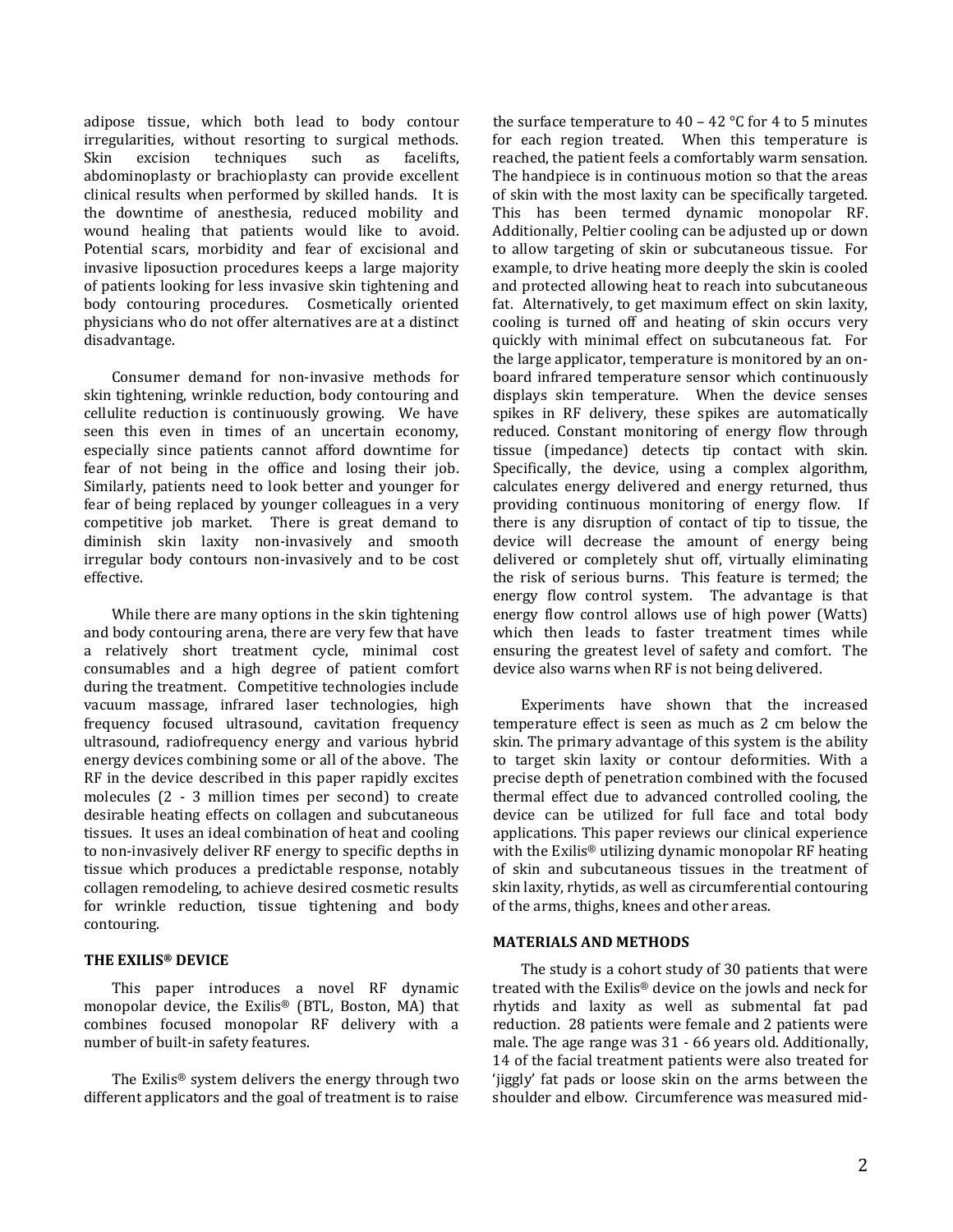arm. The treatment target was fat pad and circumferential reduction and/or tightened skin. Patients were weighed and photographed before and after the study and were instructed to continue with their current lifestyle and not to change their nutrition, caloric intake or physical activity routines.

All study patients were treated for 4 treatments with each treatment per 7 - 10 days following our standard protocol. Arm areas were treated for 10 minutes for a 20 X 25 cm area, maintaining surface temperatures of 40 - 42  $^{\circ}$ C, but not higher. Facial treatments were performed for 5 minutes for each side of the face and 5 minutes for the underside of the neck maintaining temperatures of 40 – 42 °C but never exceeding 43 °C. Skin temperatures at the end of a treatment cycle were typically 40 °C which rapidly<br>dronned at the conclusion of the treatment The dropped at the conclusion of the treatment. patients were treated lying down comfortably, with the treatment area exposed. Water based gel (face) or mineral oil (body) was applied to the treatment area prior to the onset of treatment. Baseline temperature prior to treatment was typically 32 °C.

The energy and treatment times were adjusted according to the area being treated. For the face typically 30 W with 100% duty cycle was used. For the body 50 – 80 W with 100% duty cycle was used. The RF applicator was applied to the skin, maintaining contact with the skin through each 30 second treatment cycle. Circular motions or two and fro motions were utilized to keep the tip moving over the treatment area. The key was not to allow the RF applicator to stop moving and to focus on areas of greatest concern. According to patient feedback the energy was adjusted up or down, as tolerated, to achieve a sustained surface temperature of 40 - 42 °C with a rapid slope up from baseline. Photographs using the Canfield Omnia system as well as circumferential measurements of the arms were two important endpoints. Photographs were taken prior to commencing treatment and at the final treatment day. Patient satisfaction was also queried.

#### **RESULTS**

All patients completed 4 facial and neck treatments in the study and final photographs were taken at the final treatment. Photographs were judged for wrinkle reduction, reduction of laxity and degree of improvement of submandibular fat. Significantly less laxity was observed in 14/15 patients (Fig. 1). A majority showed a reduction in the submandibular fat pad (Fig. 2). Cheeks and jowls demonstrated moderate to significant improvements in laxity and facial contours. In some cases rhytids were also less visible.

The average circumferential reduction for the arm contour patients was 2.1 cm (range 1.4 cm – 3.4 cm) (Fig. 3). All the treatments were well tolerated. There were no complaints of significant pain or discomfort during any treatment. During a treatment if the patient stated that an area was getting too hot then the treatment tip was moved to any adjacent area. No complications were reported, there were no skin burns. Typically minor erythema lasted 5 - 10 minutes. About 5% of patients reported soreness lasting less than 24 hours.

#### **CONCLUSIONS**

The use of a dynamic monopolar RF device (Exilis®) produces consistent and demonstrable improvement of skin laxity in our experience. It leads to circumferential reduction of the arms and reduction of submandibular fat pads. When compared to other RF devices on the market, the Exilis® appears to have the following advantages:

- 1. Exilis® works quickly to achieve the temperature elevation required for skin tightening.
- 2. Soft tissue heating is controlled by movement of the handpiece (dynamic) and is therefore virtually pain free, feeling more like a warm massage.
- 3. Skin safety with built-in circuitry to limit surges, continuous monitoring of skin temperature and timed application delivery.
- 4. Very low risk of side effects with none seen after hundreds of treatments.
- 5. Exilis® has versatile clinical applications; face and neck jowls and laxity can be treated, and body contouring can be performed.
- 6. Consistent, effective and desirable non-surgical outcomes are realized.
- 7. Ergonomically designed applicators are easy to use with less operator strain.
- 8. No expensive one-time use tip cost to the practice (minimal cost of grounding pad).

Exilis® dynamic monopolar RF tightening and contouring treatments can be a versatile, efficacious and economical addition to an aesthetic practice with a high benefit to cost ratio.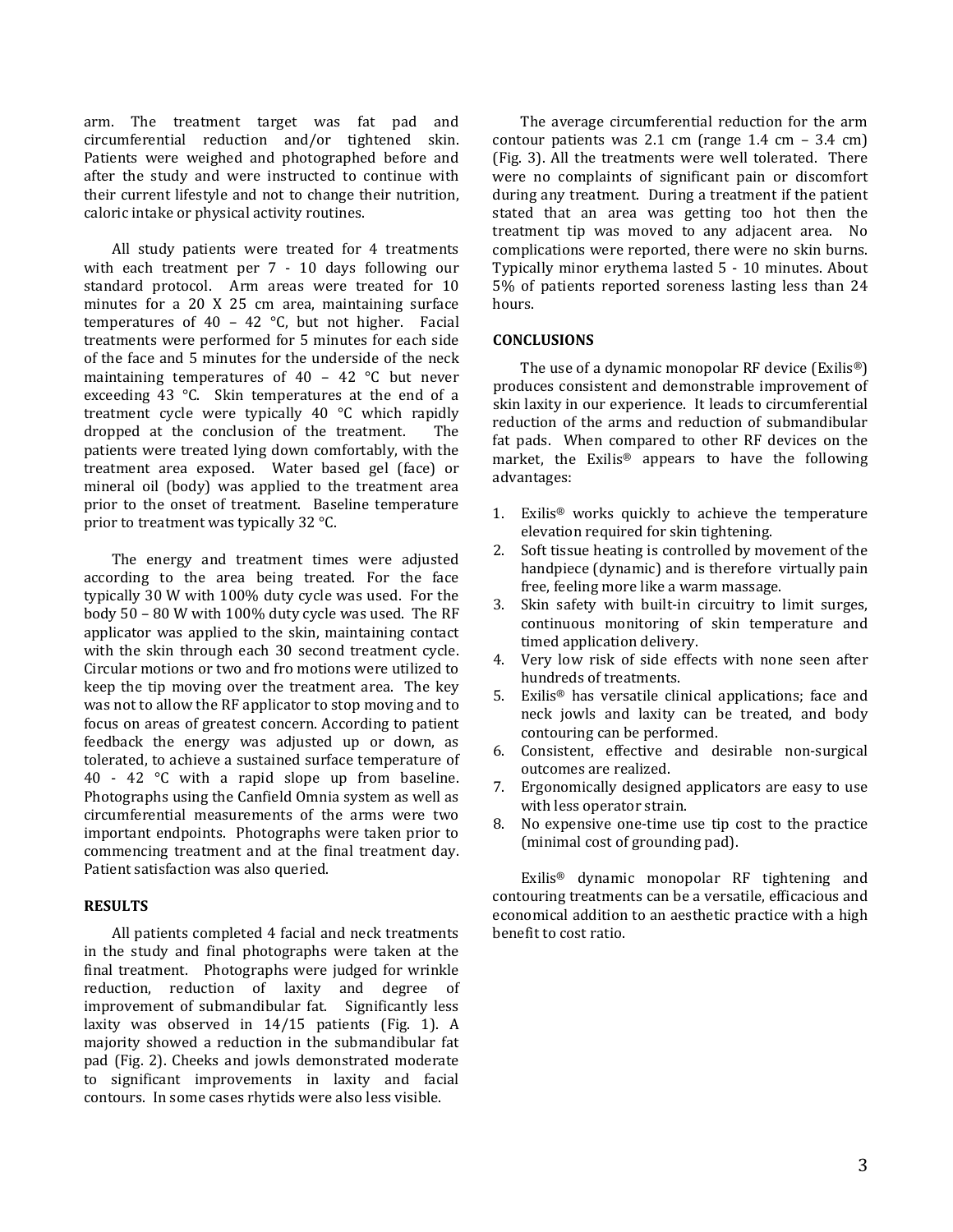## **REFERENCES**

- 1. Alster, TS, Lupton JR. Nonablative cutaneous remodeling using radiofrequency devices. Clin Dermatol 2007;25:487-91.
- 2. Zelickson BD, Kist D, Bernstein E, et al. Histological and ultrastructural evaluation of the effects of a radiofrequency based non-ablative

## **APPENDIX: BEFORE AND AFTER PHOTOS**



Figure 1. Reduction of skin laxity.

dermal remodeling device: a pilot study. Arch Dermatol. 2004;140:204-9.

3. Hantash BM, Ubeid AA, Chang H, et al. Bipolar fractional radiofrequency treatment induces neoelastogenesis and neocollagenesis. Lasers Surg Med. 2009;41:1-9.





Figure 2. Reduction of submandibular fat.